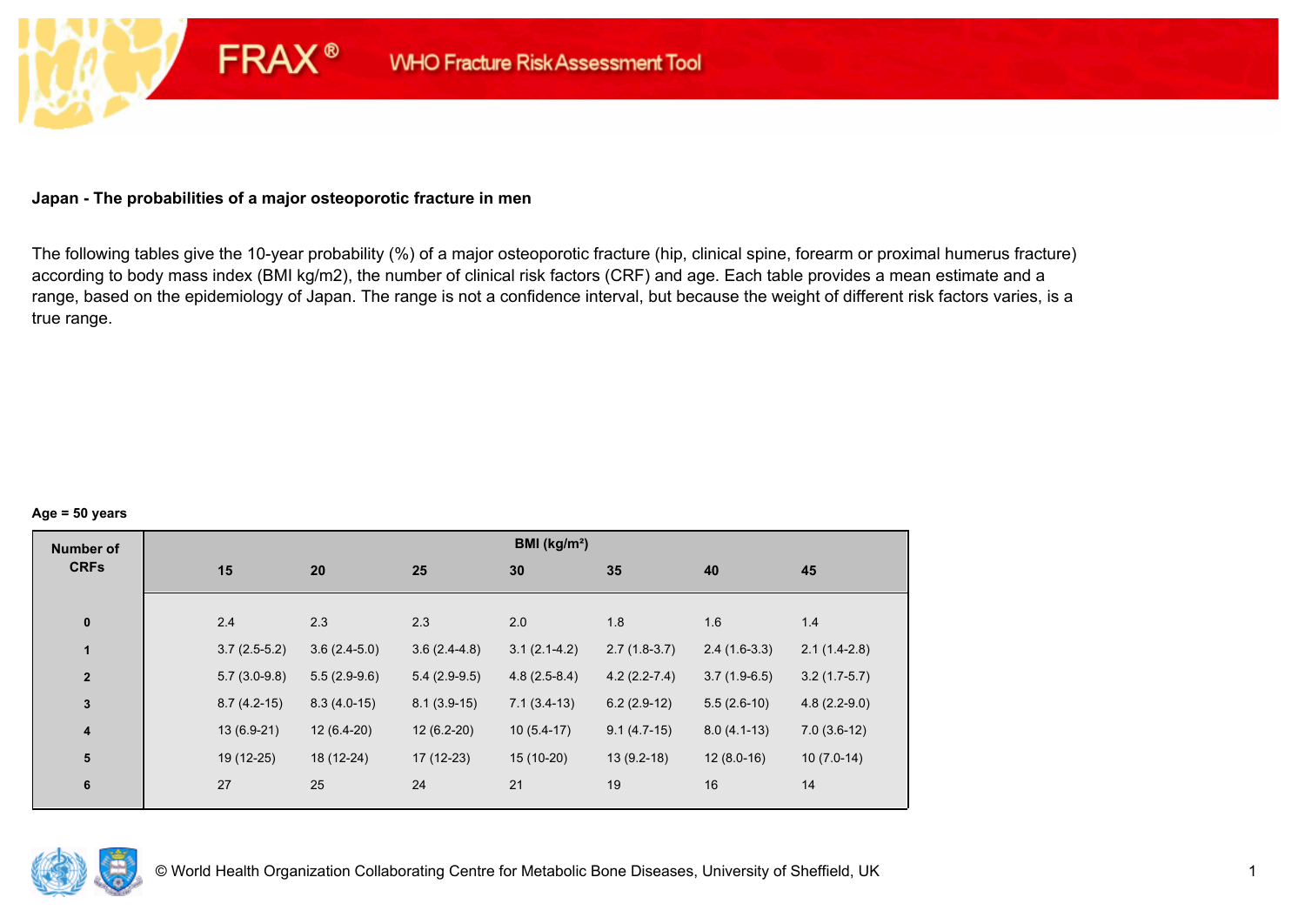# **Age = 55 years**

**FRAX®** 

| <b>Number of</b> |                |                |                | BMI ( $kg/m2$ ) |                |                |                  |
|------------------|----------------|----------------|----------------|-----------------|----------------|----------------|------------------|
| <b>CRFs</b>      | 15             | 20             | 25             | 30              | 35             | 40             | 45               |
| $\bf{0}$         | 3.0            | 2.9            | 2.9            | 2.6             | 2.3            | 2.0            | 1.7              |
|                  |                |                |                |                 |                |                |                  |
| $\mathbf{1}$     | $4.6(3.1-6.4)$ | $4.5(3.0-6.1)$ | $4.5(3.0-6.0)$ | $3.9(2.6-5.3)$  | $3.4(2.3-4.6)$ | $3.0(2.0-4.0)$ | $2.6(1.8-3.5)$   |
| $\overline{2}$   | $7.1(3.9-12)$  | $6.9(3.7-12)$  | $6.8(3.6-12)$  | $5.9(3.2-10)$   | $5.2(2.8-9.1)$ | $4.5(2.4-8.0)$ | $4.0(2.1 - 7.0)$ |
| $\mathbf 3$      | $11(5.5-18)$   | $10(5.1-18)$   | $10(4.9-18)$   | $8.8(4.3-16)$   | $7.7(3.7-14)$  | $6.7(3.2-12)$  | $5.9(2.8-11)$    |
| 4                | $16(8.8-24)$   | $15(8.2-24)$   | $15(7.8-24)$   | $13(6.8-21)$    | $11(5.9-18)$   | $9.8(5.1-16)$  | $8.6(4.4-14)$    |
| ${\bf 5}$        | $23(15-30)$    | $21(15-28)$    | $21(15-28)$    | 18 (13-25)      | 16 (11-22)     | 14 (9.9-19)    | $12(8.7-17)$     |
| 6                | 32             | 30             | 29             | 25              | 22             | 20             | 17               |

## **Age = 60 years**

| <b>Number of</b>        |                |                |                | BMI (kg/m <sup>2</sup> ) |                |                |                |
|-------------------------|----------------|----------------|----------------|--------------------------|----------------|----------------|----------------|
| <b>CRFs</b>             | 15             | 20             | 25             | 30                       | 35             | 40             | 45             |
| $\pmb{0}$               | 3.6            | 3.5            | 3.4            | 3.0                      | 2.6            | 2.3            | 2.0            |
| 1                       | $5.6(3.8-7.6)$ | $5.3(3.6-7.1)$ | $5.2(3.6-6.9)$ | $4.6(3.1-6.0)$           | $4.0(2.7-5.2)$ | $3.5(2.3-4.5)$ | $3.0(2.0-4.0)$ |
| $\overline{2}$          | $8.5(4.9-14)$  | $8.1(4.5-13)$  | $7.9(4.3-13)$  | $6.8(3.7-12)$            | $6.0(3.2-10)$  | $5.2(2.8-8.9)$ | $4.5(2.4-7.8)$ |
| $\mathbf 3$             | $13(7.1-20)$   | $12(6.4-20)$   | $12(6.0-20)$   | $10(5.1-18)$             | $8.8(4.4-16)$  | $7.6(3.8-14)$  | $6.6(3.3-12)$  |
| $\overline{\mathbf{4}}$ | 18 (11-28)     | $17(10-27)$    | $17(9.5-26)$   | $15(8.1-23)$             | $13(7.0-20)$   | $11(6.0-18)$   | $9.6(5.2-16)$  |
| ${\bf 5}$               | 26 (18-34)     | 25 (18-32)     | 24 (17-31)     | $21(15-28)$              | 18 (13-24)     | $16(11-21)$    | 14 (9.9-19)    |
| 6                       | 36             | 34             | 32             | 29                       | 25             | 22             | 19             |

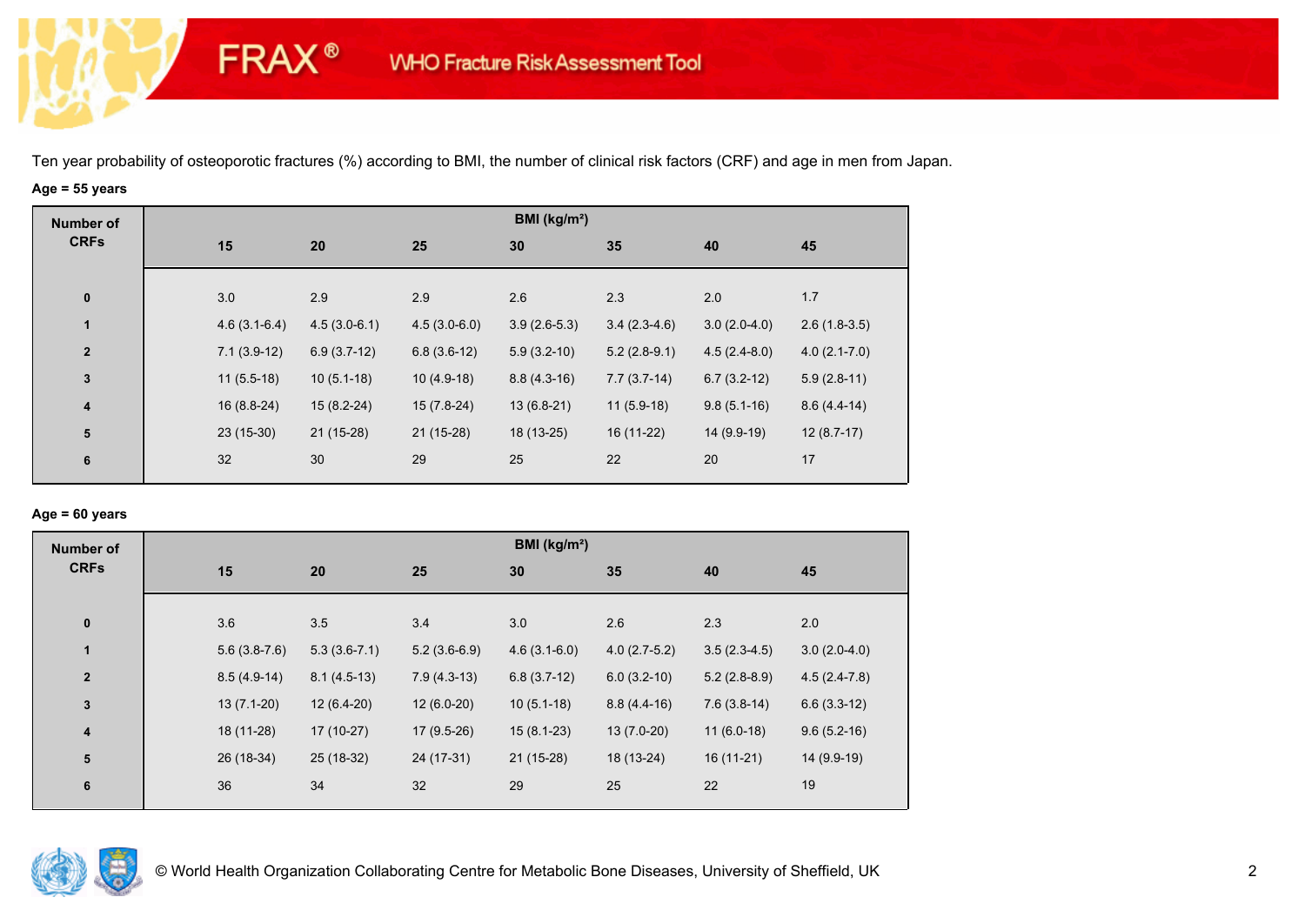# **Age = 65 years**

**FRAX®** 

| <b>Number of</b> |                |                |                | BMI ( $kg/m2$ ) |                |                |                |
|------------------|----------------|----------------|----------------|-----------------|----------------|----------------|----------------|
| <b>CRFs</b>      | 15             | 20             | 25             | 30              | 35             | 40             | 45             |
|                  |                |                |                |                 |                |                |                |
| $\bf{0}$         | 4.5            | 4.3            | 4.3            | 3.7             | 3.2            | 2.8            | 2.4            |
| $\mathbf{1}$     | $6.9(4.8-9.2)$ | $6.5(4.5-8.6)$ | $6.4(4.4-8.3)$ | $5.5(3.8-7.2)$  | $4.8(3.3-6.2)$ | $4.1(2.8-5.4)$ | $3.6(2.4-4.7)$ |
| $\overline{2}$   | $10(6.3-16)$   | $9.8(5.8-15)$  | $9.5(5.4-15)$  | $8.2(4.7-14)$   | $7.1(4.0-12)$  | $6.1(3.4-10)$  | $5.3(2.9-9.0)$ |
| $\mathbf 3$      | $15(9.5-23)$   | 14 (8.4-23)    | $14(7.6-23)$   | $12(6.5-20)$    | $10(5.5-18)$   | $8.9(4.7-15)$  | $7.7(4.1-13)$  |
| 4                | $22(15-31)$    | $20(13-30)$    | $20(12-30)$    | 17 (10-26)      | $15(8.6-23)$   | $13(7.3-20)$   | $11(6.2-18)$   |
| ${\bf 5}$        | $30(22-38)$    | 28 (21-36)     | $27(21-36)$    | 24 (18-31)      | $21(15-28)$    | 18 (13-24)     | $16(11-21)$    |
| 6                | 40             | 38             | 37             | 32              | 28             | 25             | 21             |
|                  |                |                |                |                 |                |                |                |

## **Age = 70 years**

| <b>Number of</b> |               |               |               | BMI ( $kg/m2$ ) |                |                |                |
|------------------|---------------|---------------|---------------|-----------------|----------------|----------------|----------------|
| <b>CRFs</b>      | 15            | 20            | 25            | 30              | 35             | 40             | 45             |
|                  |               |               |               |                 |                |                |                |
| $\pmb{0}$        | 5.9           | 5.5           | 5.3           | 4.5             | 3.9            | 3.3            | 2.9            |
| $\mathbf{1}$     | $8.8(6.4-11)$ | $8.1(5.9-10)$ | $7.7(5.6-10)$ | $6.5(4.7-8.5)$  | $5.6(4.0-7.3)$ | $4.8(3.4-6.3)$ | $4.1(2.9-5.4)$ |
| $\mathbf{2}$     | $13(8.6-19)$  | $12(7.7-17)$  | $11(7.0-16)$  | $9.4(5.9-13)$   | $8.0(5.0-11)$  | $6.8(4.2-9.8)$ | $5.8(3.6-8.4)$ |
| $\mathbf 3$      | 19 (13-28)    | $17(11-25)$   | 16 (10-24)    | $13(8.5-20)$    | $11(7.1-17)$   | $9.7(6.0-15)$  | $8.2(5.1-13)$  |
| 4                | 28 (19-38)    | $25(17-35)$   | 23 (16-32)    | 19 (13-28)      | 16 (11-24)     | 14 (9.1-20)    | $12(7.6-17)$   |
| 5                | 38 (32-47)    | $35(29-44)$   | $32(26-40)$   | 27 (21-34)      | $23(18-30)$    | 19 (15-25)     | 16 (13-22)     |
| 6                | 50            | 47            | 43            | 37              | 32             | 27             | 23             |
|                  |               |               |               |                 |                |                |                |

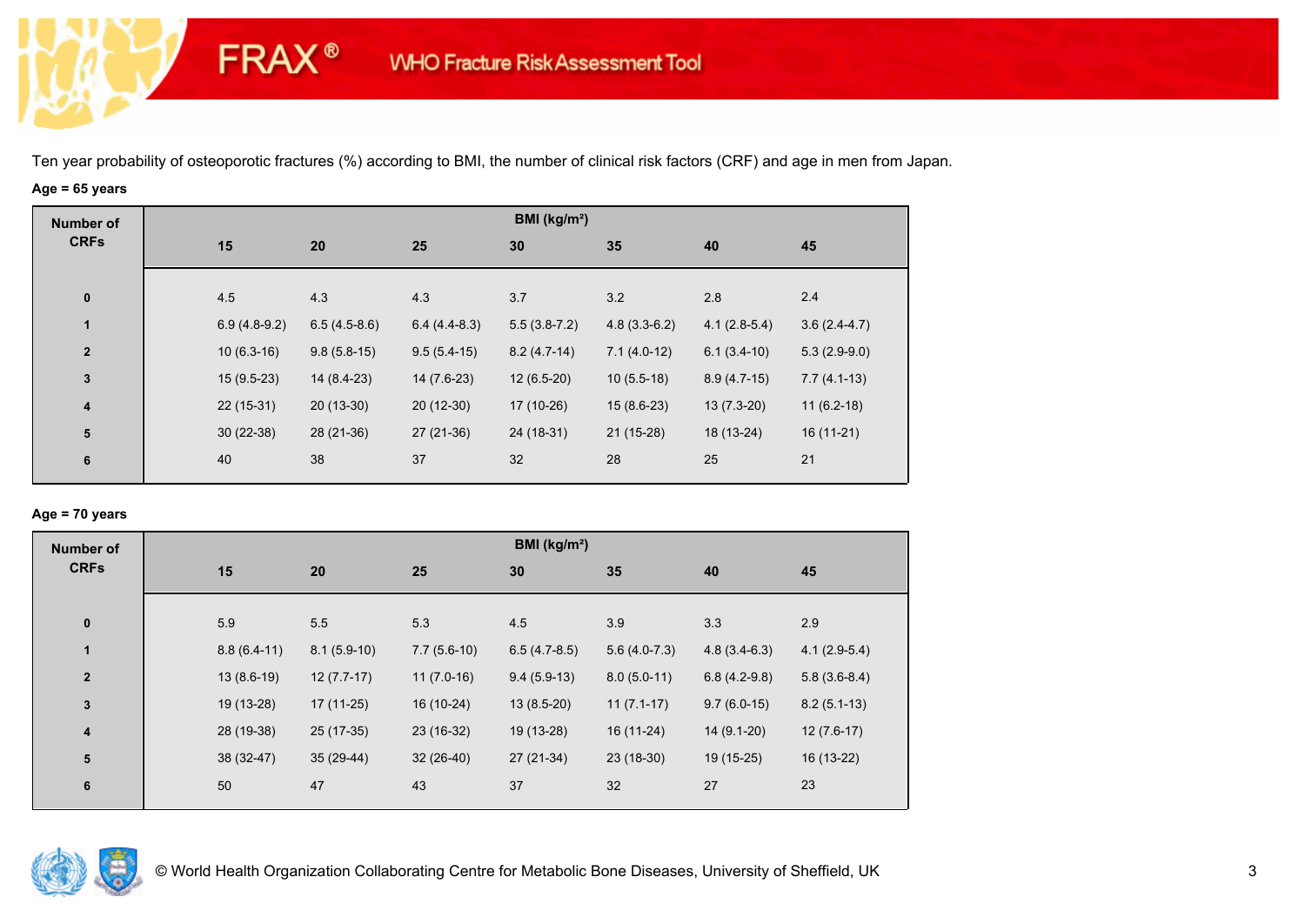# **Age = 75 years**

**FRAX®** 

| <b>Number of</b>        |              |              |              | BMI (kg/m <sup>2</sup> ) |                |                |                |
|-------------------------|--------------|--------------|--------------|--------------------------|----------------|----------------|----------------|
| <b>CRFs</b>             | 15           | 20           | 25           | 30                       | 35             | 40             | 45             |
|                         |              |              |              |                          |                |                |                |
| $\bf{0}$                | 7.8          | 7.3          | 7.0          | 5.9                      | 5.0            | 4.2            | 3.6            |
| $\mathbf{1}$            | $12(8.4-18)$ | $11(7.8-15)$ | $10(7.4-12)$ | $8.5(6.1-11)$            | $7.1(5.1-9.0)$ | $6.0(4.3-7.6)$ | $5.0(3.6-6.5)$ |
| $\mathbf{2}$            | 19 (11-29)   | 17 (10-25)   | $15(9.5-21)$ | $12(7.9-17)$             | $10(6.5-14)$   | $8.6(5.4-12)$  | $7.1(4.5-9.8)$ |
| $\mathbf 3$             | $27(16-41)$  | 25 (15-36)   | 22 (14-31)   | 18 (12-26)               | $15(9.5-21)$   | $12(7.8-18)$   | $10(6.5-15)$   |
| $\overline{\mathbf{4}}$ | $38(24-51)$  | $35(22-47)$  | $31(21-43)$  | 26 (17-37)               | $22(14-31)$    | 18 (11-26)     | $15(9.4-21)$   |
| ${\bf 5}$               | 51 (37-60)   | 47 (35-57)   | 43 (33-53)   | $37(28-46)$              | $31(23-39)$    | 26 (20-33)     | $21(16-28)$    |
| $6\phantom{a}$          | 63           | 60           | 56           | 49                       | 43             | 36             | 30             |
|                         |              |              |              |                          |                |                |                |

## **Age = 80 years**

| <b>Number of</b> |             |             |              | BMI (kg/m <sup>2</sup> ) |               |                |                |
|------------------|-------------|-------------|--------------|--------------------------|---------------|----------------|----------------|
| <b>CRFs</b>      | 15          | 20          | 25           | 30                       | 35            | 40             | 45             |
|                  |             |             |              |                          |               |                |                |
| $\bf{0}$         | 10          | 9.7         | 9.4          | 7.9                      | 6.6           | 5.5            | 4.6            |
| $\mathbf{1}$     | 16 (11-23)  | 14 (10-20)  | $14(9.8-17)$ | $11(8.1-14)$             | $9.4(6.7-11)$ | $7.8(5.5-9.4)$ | $6.5(4.6-7.9)$ |
| $\overline{2}$   | $23(15-34)$ | $21(14-30)$ | 19 (13-26)   | 16 (11-22)               | $13(8.7-18)$  | $11(7.1-15)$   | $9.1(5.9-12)$  |
| $\mathbf{3}$     | $33(20-46)$ | $30(19-42)$ | 27 (18-37)   | $23(15-31)$              | 19 (12-26)    | 16 (9.9-22)    | $13(8.1-18)$   |
| 4                | 44 (29-55)  | 41 (28-52)  | 38 (26-49)   | $32(22-42)$              | 27 (18-36)    | $22(15-30)$    | 18 (12-25)     |
| 5                | 55 (41-64)  | $52(39-61)$ | 49 (37-58)   | 42 (32-51)               | $36(27-45)$   | $30(23-38)$    | 25 (19-32)     |
| $6\phantom{1}6$  | 66          | 64          | 61           | 54                       | 47            | 41             | 34             |
|                  |             |             |              |                          |               |                |                |